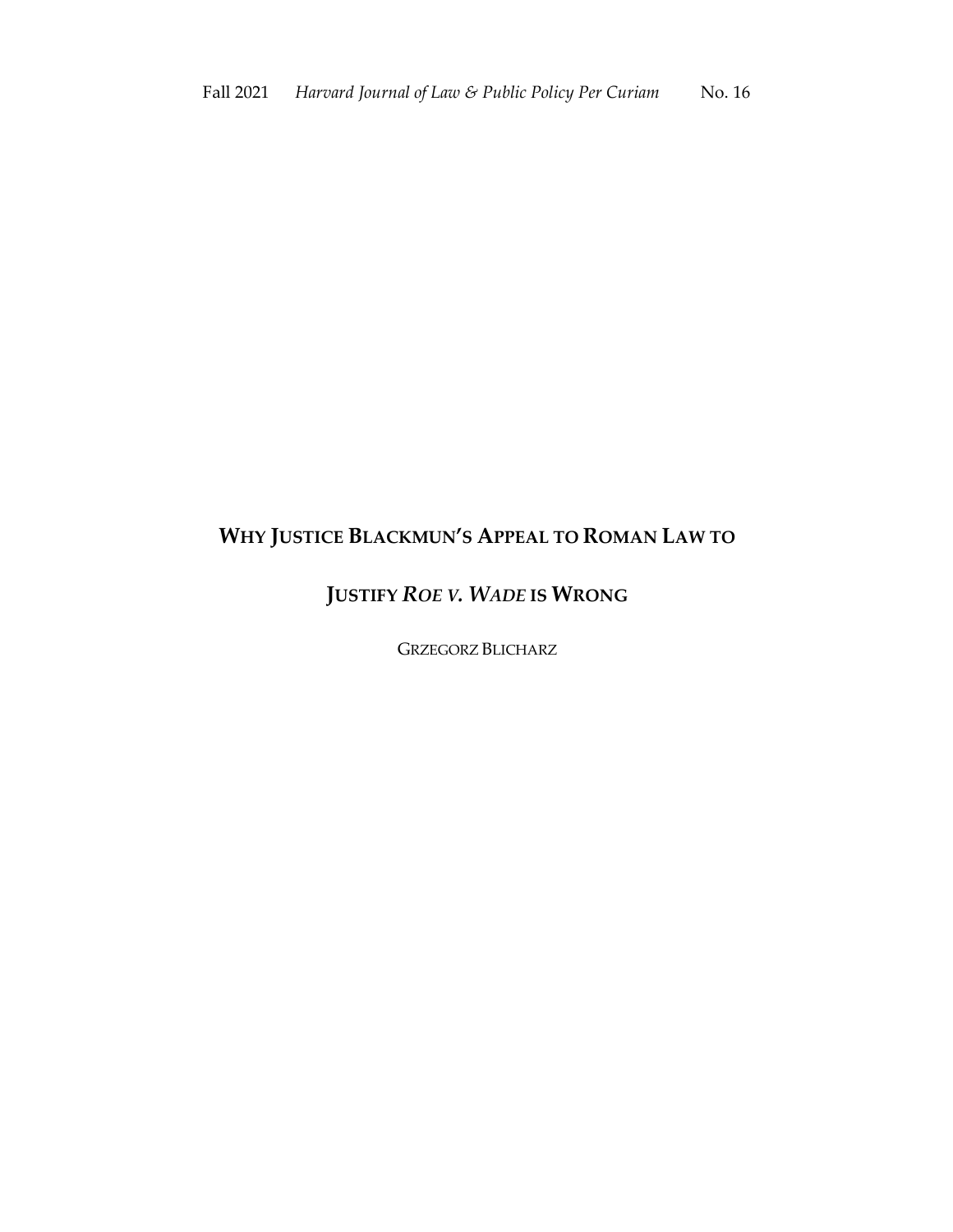#### *Why Justice Blackmun's Appeal to Roman Law to Justify* **Roe v. Wade** *is Wrong*

#### Grzegorz Blicharz

Struggling to root a constitutional right to abortion in some legal tradition, *Roe v. Wade*, 410 U.S. 113 (1973) made two deeply misleading claims. First, Justice Blackmun vaguely pointed to "[a]ncient attitudes," ones "not capable of precise determination," to claim that, in other places and times, "the Roman Era" endorsed abortion "without scruple." *Id.* at 130. Second, the Court continued, "Greek and Roman law afforded little protection to the unborn." *Id*.

On both counts, the Court was wrong. *Roe*'s unsophisticated grasp of "ancient [Roman] attitudes" toward the unborn generally and abortion specifically ignores both the effect of Christianity on the Roman Empire and the ways in which even the pre-Christian Roman Empire and Roman Republic protected the unborn. A proper historical analysis would account for both, and produces the opposite conclusion than the breezy one reached after two sentences in *Roe*. As the Supreme Court is poised to reconsider *Roe*, this article provides a brief summary of the key aspects of Roman law that show *Roe*'s error.

#### *The Pagan Roman Empire vs. the Christian Roman Empire*

When Justice Blackmun claims that "Ancient religion did not bar abortion.]" he cannot be referring to the Christianity which gradually reshaped Roman Empire. *Id.* Unlike the pagan religions that influenced Rome, Christians already in the 2<sup>nd</sup> c. AD were considered exceptional since they believed that those "who use drugs to bring on abortion commit murder"1 and they "did not expose [their children] once they are born."2 From a Christian perspective, abandoning (exposing) newly born children was equivalent to killing a child, just like abortion. By contrast, some pagan religions may have justified abortion on the basis of convenience and self-interest, or even preferred abandoning children instead of abortion. Yet at no point does *Roe* explain why "Assyrian, Canaanite, or the utilitarian Greek and Roman worldviews" should supplant the "Western, unmistakably Judeo-Christian, and Enlightenment premises" that actually produced the American legal tradition.<sup>3</sup>

The Christian Roman Empire did not completely apply the laws of the Christian Church, and relied heavily on pre-Christian Roman law. It combined much of this with the tenets of Christianity. Pre-Christian Roman law lacked coherent conceptual categorization of unborn child due to a Stoic idea expressed by Papinian, a pagan jurist of 2nd c. AD and 3rd c., that an unborn child is only a *spes animantis*<sup>4</sup> , the hope of a living being (Justinian's *Digest* – D. 11,8,2), and that "it cannot be correctly called as a man (*homo non recte dicitur* )" (D. 35,2,9,1). But pre-Christian Roman law still created a set of protections for unborn childrens' interests in private law, and had limitations on abortion in public law. At the turn of 2<sup>nd</sup> c. AD and 3<sup>rd</sup> c. AD pagan emperors Septimus Severus and Caracalla introduced the first public penal sanction against abortion: the woman who did abort her child was condemned to exile, and the reason for it was the ancient right of a husband to have a progeny. <sup>5</sup> Although various methods of abortion were already well known in the early Roman Empire,<sup>6</sup> abortion was not accepted in society and Romans generally tried to limit abortion for many different reasons

<sup>1</sup> Athenagoras, *A Plea for the Christians*: *Volume II,* 147 (Benjamin P. Pratten trans., 1885) (177).

<sup>2</sup> *Epistle to Diognetus*, *in The Apostolic Fathers: Volume II*, 141 (Bart D. Ehrman eds. & trans., 2003) (130).

<sup>3</sup> Emma Finney, *Shifting Towards A European Roe v. Wade: Should Judicial Activism Create an International Right to Abortion with A., B. and C. v. Ireland*, 72 U. Pitt. L. Rev. 389, 416-17 (2010).

<sup>4</sup> E. Nardo, *Procurato aborto nel mondo greco romano*, 30 (1971).

<sup>5</sup> E. Cantarella, *Women and Patriarchy in Roman Law*, *in The Oxford Handbook of Roman Law and Society*,

<sup>421-422</sup> (P.J. du Plessis, C. Ando, & K.Tuori eds., 2016).

<sup>6</sup> J.M. Riddle, *Contraception and Abortion from the Ancient World to the Renaissance*, 84 (1992).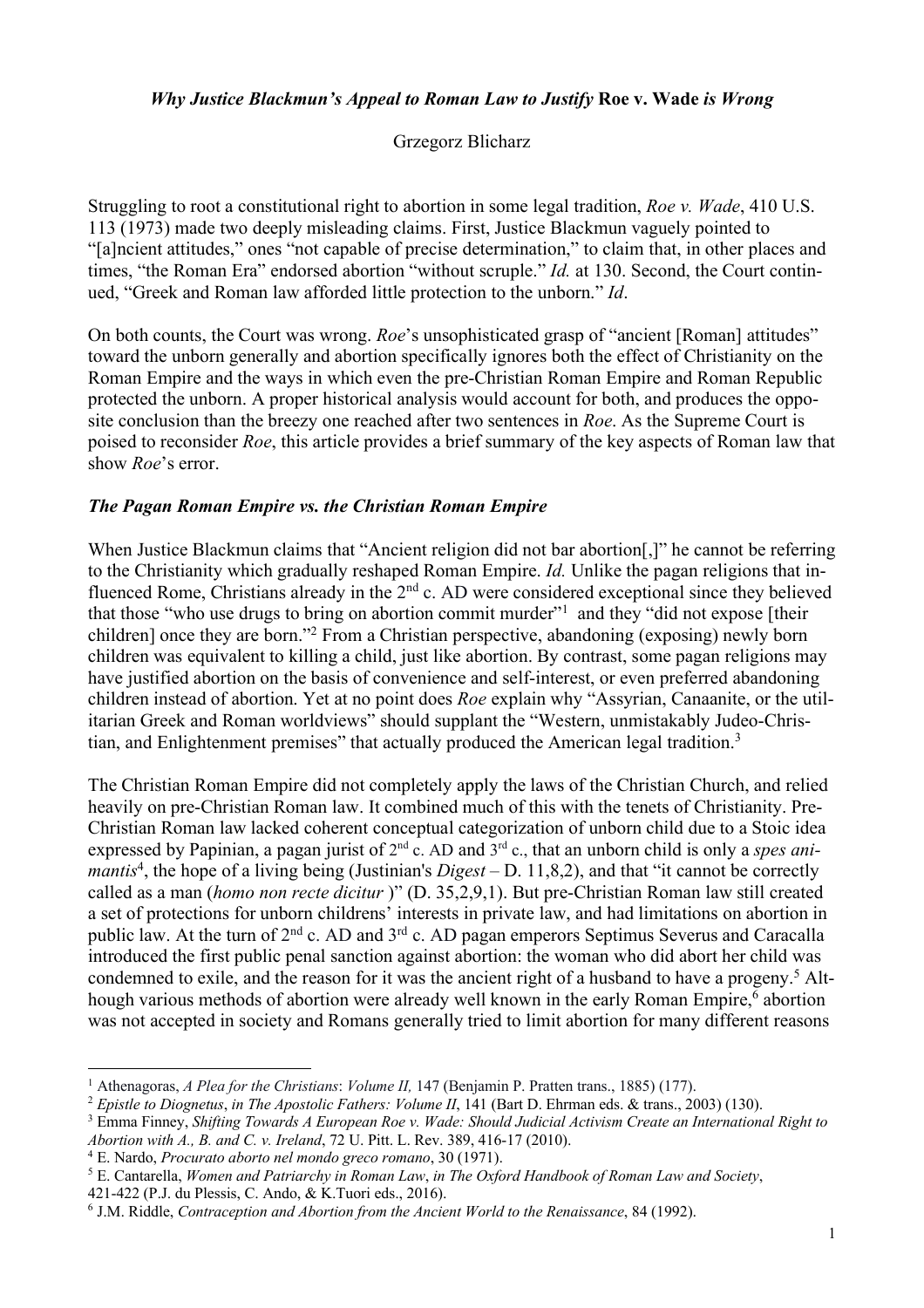– including the risk for women and to protect the patrimonial interest of citizens and the state. <sup>7</sup> In the sphere of private law, pre-Christian Roman jurists shaped legal solutions in favor of the unborn children even though they did not use a clear anthropological category.8 They fashioned the concept of *nasciturus* [child to be born]. The patrimonial interests of a conceived child were of the utmost importance, and doubts were resolved in favor of the unborn (D. 37,9,1,1). Ulpian – a pagan Roman jurist of  $2<sup>nd</sup>$  c. AD and  $3<sup>rd</sup>$  c. AD – explains that according to the Law of the Twelve Tables ( $5<sup>th</sup>$  c. BC) – "one in the womb (*qui in utero fuit*)" can inherit on the same footing as one already born: "one brother and one unborn brother, or one nephew and one who is not yet born" (D. 38,16,3).

*Roe*'s cursory reasoning about the Roman Empire before it became Christian overlooks Roman law's surprisingly positive appreciation of life from the moment of conception, and the importance it placed on protecting pregnant women. Nonetheless, even taking the pre-Christian Roman law on its own terms, it did authorize considerable protection to the unborn, and did not authorize unlimited abortion like *Roe* did. Three aspects of Roman law demonstrate *Roe*'s error: 1) the legal importance of the moment of conception for a child's legal status, 2) the unborn child's inheritance rights and protections for its safe birth, 3) the unborn child's treatment as an ontologically individual being, even though this proposition was dubious from a Stoic perspective.

## *Moment of Conception and the Child Legal Status*

Even focusing the analysis of "[a]ncient attitudes" in Rome toward protection of the unborn in the pre-Christian Roman Empire, we see a consistent recognition, summed up by Julian, a pagan Roman jurist of the  $2<sup>nd</sup>$  c. AD, that "[f]or almost all purposes of civil law, children in utero are considered as existent beings" (*Qui in utero sunt...in rerum natura esse*)" (D. 1,5,26).9

A complete person in Roman law was defined by three statuses: freedom, citizenship, and a position in the Roman family. Marriage was about having children under paternal power. Accordingly, if a child was born in marriage, the recognition of the child's family status began at the moment of conception. The virtue of this solution was to afford children a status that benefitted them. For example, Gaius – a Roman legal scholar of  $2^{nd}$  c. AD – reports that if a Roman citizen was sentenced to exile from Rome during her pregnancy but conceived a child while still married, the child born in exile would have the status of a Roman citizen (*Institutes of Gaius* – G. 1,90). Similarly, if a Roman citizen lost her freedom during her pregnancy and became a slave, the child she gave birth to would also be born as a full citizen, as long as conceived in marriage (G. 1,91). Marcian, a Roman jurist of the 3<sup>rd</sup> c. AD, further points out that pregnant slaves who were free at any time—whether at conception, at birth, or at any time during pregnancy—always bore free children. And this is supported by the principle that through the "moment of freedom," the born child will receive at least one of the critical statuses, because of the principle that freedom should be favored supported by the principle to favor freedom – *favor libertatis* (D. 1,5,5,3). Similar reasoning was applied to a child receiving the status of a *decurion*, i.e., a member of a city council. As Ulpian reports on the son of a *decurion*: "if his father loses his rank after his conception, one must generously admit that he is to be regarded as the son of a *decurion* (...) and again, if the father was a *decurion* during the period between conception and birth, the child is given the status of a *decurion*" (D. 50,2,2,2–3).

### *The Concept of* **Nasciturus –** *Not to Neglect Those Yet Unborn*

<sup>7</sup> W.J. Watts, *Ovid, The Law and Roman Society on Abortion*, 16 Acta Classica 89, 89-101 (1973).

<sup>8</sup> F. Longchamps de Bérier, *Law of Succession: Roman Legal Framework and Comparative Law Perspective*, 83 (2011).

<sup>&</sup>lt;sup>9</sup> English versions of Roman legal sources follow Alan Watson's translation of Justinian's *Digest*; Samuel P. Scott's translations of the *Institutes* of Gaius, and the *Institutes* of Justinian.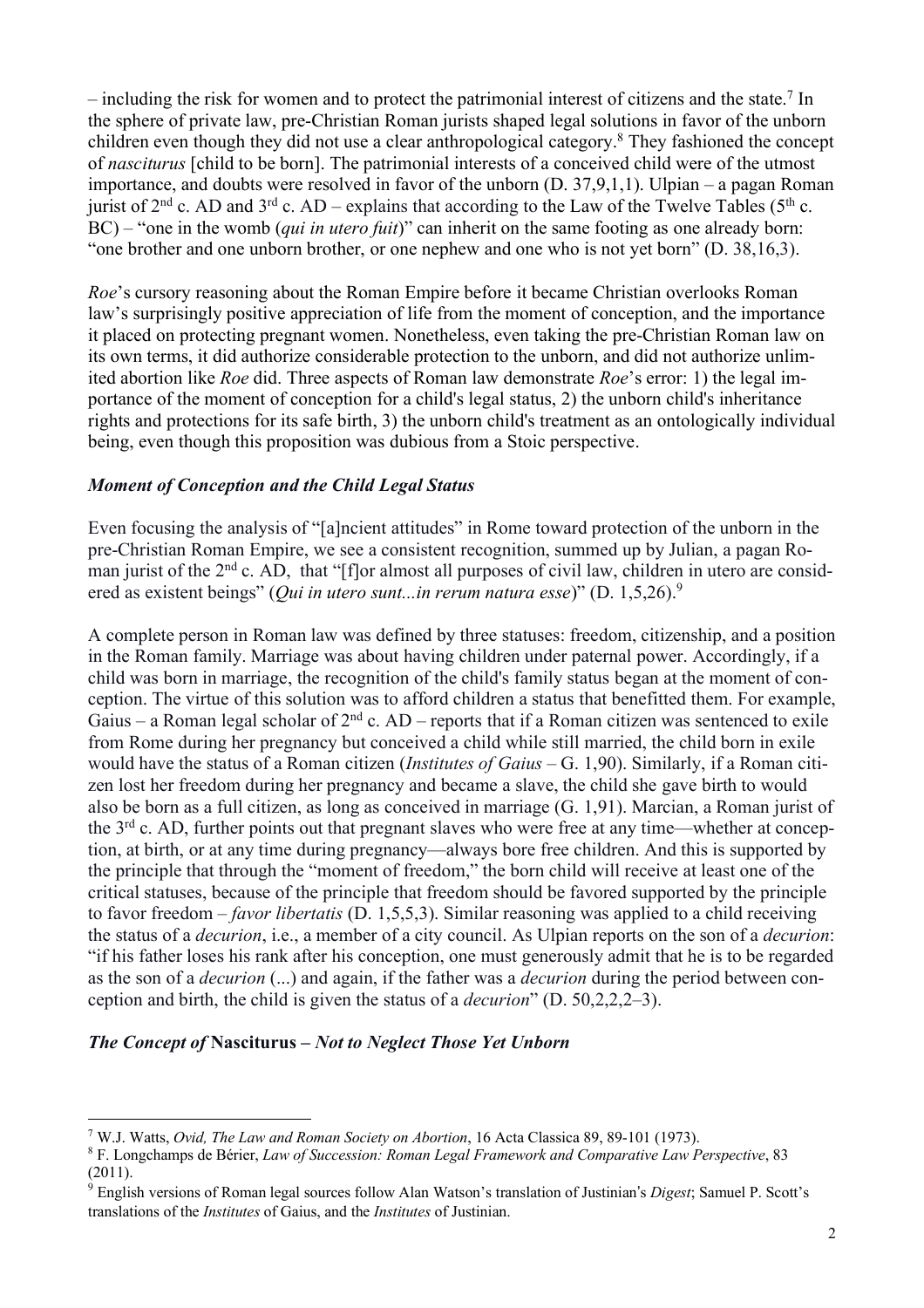In addition to acknowledging the child's existence at conception, Roman law also granted any child conceived in marriage the right to succeed and to inherit parental property. Julian, in speaking of the fact that children in utero are considered as existent beings, explains that statutory inheritances revert to them. He comments: "Even *hereditates legitimae* (statutory inheritances) revert to them; and if enemies take a pregnant woman prisoner, the child to be born has the right of *postliminium* (a recovery of rights)" (D. 1,5,26).

As Ulpian points out, children conceived were brought into possession of the inheritance by the praetor who, "given the prospect of their birth, (...) has not neglected those yet unborn" (D. 37,9,1,1). Even if there were doubts whether the child, if born, would be in the first class of statutory heirs (*sui heredes*), the praetor should put the unborn child into possession. Ulpian argues that maintenance cannot be refused to "him that is in a position to be the owner of the property in some event." (D. 37,9,1,1).

The idea that unborn should be provided with the maintenance coming from his father's estate is based on the Stoic perspective that a "child (...) is born if not for the advantage of the parent alone, whose child he is said to be, yet also for that of the state" (D. 37,9,1,15). However as Paul, a pagan Roman jurist of the  $2<sup>nd</sup>$  and  $3<sup>rd</sup>$  c. AD, explains "The one who is in the womb is deemed to be entirely a human being whenever the question concerns advantages accruing to him when born, even though his existence is never assumed in favor of anyone else before birth." (D. 1,5,7). It is neither the interest of the father or the mother, nor the welfare of society, but the benefit of the child himself that constitutes the reason and basis for considering it as a complete child during fetal life.

Children already conceived, but who were born after the death of their fathers were considered, while in utero, as already born (G. 2,147), and Romans either instituted them in their wills as heirs, like in the landmark case of *Causa Curiana*, from 93 BC, or disinherited them. Even when disinherited, however, when there were any doubts regarding the father's will, Roman law preferred to maintain the unborn child (D. 37,9,1,4). Similarly, in intestate succession, the existence of an unborn child served to withhold or entirely block the acceptance of the estate by more distant heirs. As Ulpian explains, "the heir next after a posthumus son cannot accept the inheritance while the widow is pregnant or is thought to be so" (D. 29,2,30,1). And what "if she was pregnant when the heir thought that she was not pregnant, he accepted, and then she had an abortion? Undoubtedly, his action was ineffective" says Ulpian (D. 29,2,30,4), for, indeed, the unborn child existed at that moment.

A curator for the child conceived (*curator ventris*) was usually appointed to exercise a child's possession of estate during child's fetal life, without waiting for the child to be born so as to protect its interests and secure its safe birth – to "furnish food, drink, clothing, and lodging to the woman" (D. 37,9,1,19)*,* and "to take care of an unborn child" (D. 50,4,14).

## *A Child Is Neither the Fruit of a Woman, Nor Part of the Woman*

Some have invoked one Roman text, authored by Ulpian, to support the thesis that an unborn child is considered a part of a woman's body—*partus* (D. 25,4,1,1). However, as Professor Waldstein has wisely observed, this is an inaccurate interpretation of the text.<sup>10</sup> In the case described in the text, the woman denied being pregnant. The ex-husband was convinced that she was pregnant and wanted to protect the child's interests, and obviously his own interest. Under the law it was the mother who could ask for the appointment of *curator ventris*, not the ex-husband. The emperors Marcus Aurelius and Lucius Verus, however, subjected the examination of this matter to the praetor

<sup>10</sup> W. Waldstein, *Quelleninterpretation und* '*status* '*des* '*nasciturus*' in *Status familiae: Festschrift für Andreas Wacke zum 65 Geburtstag*, 513-529 (2001).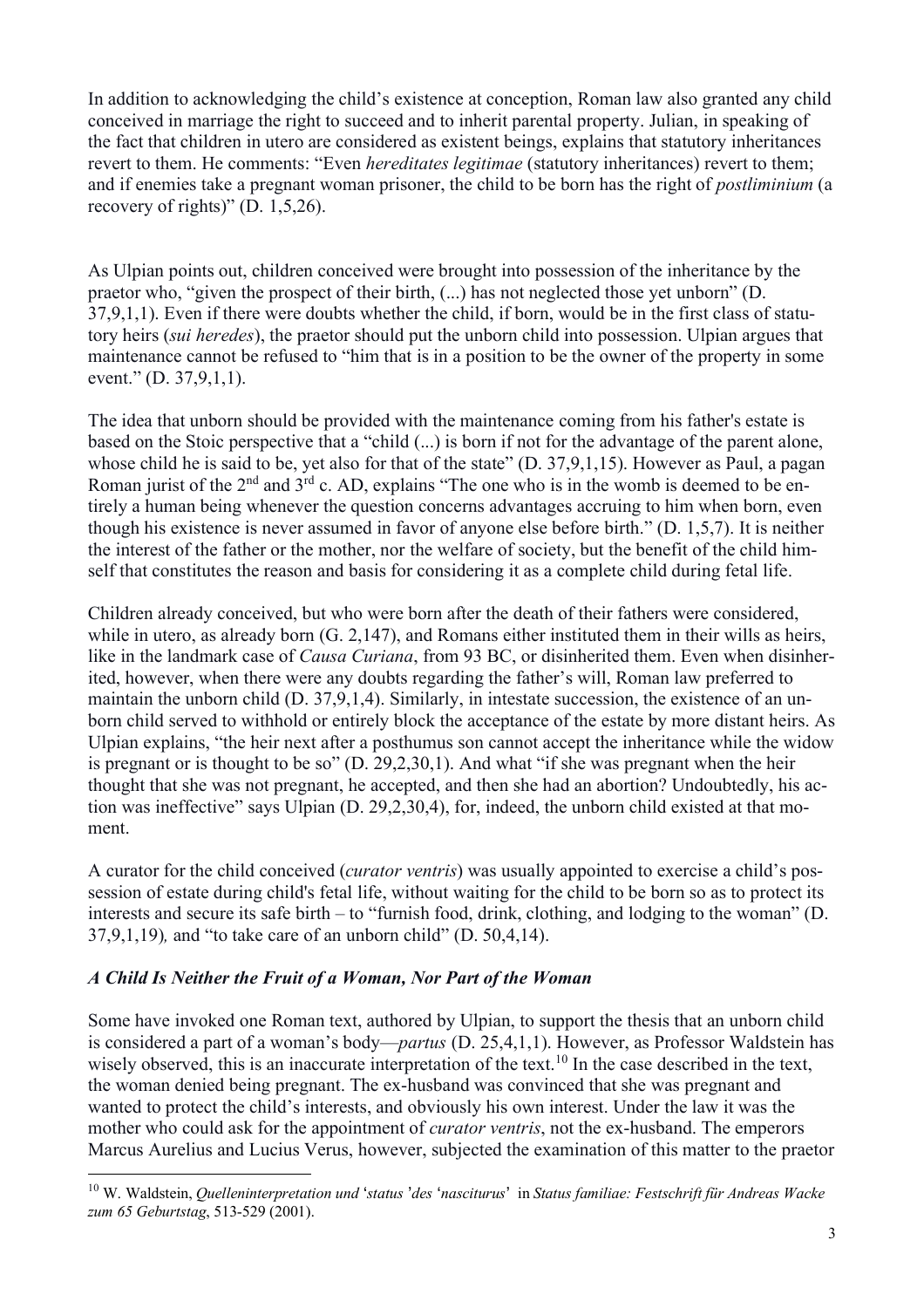and ordered him to carefully check whether the woman was pregnant to ensure the child's interest, neither plainly rejecting nor merely following the ex-husband's request. They took the case out of the private sphere, as Waldstein points out, affirming the importance of determining whether a child exists in the womb, and acted to protect fetal life.

Analogically, in 142 BC, a jurist named Brutus decided in favor of a slave child – the object of property – having its individuality. "The question was raised in times gone by whether the offspring of a female slave belonged to the usufructuary." (D. 7,1,68). Brutus argued that "one human being cannot be treated as being among the fruits of another" so the rules of usufruct do not apply to it. The decision remained highly controversial, because it preserved future offspring of slaves for the owner. Regardless of that, already in the 2<sup>nd</sup> c. BC the argument that a human being is not classified legally as fruit of the mother persuasively expressed even a slave child's distinct position.

### *Abortion, Exposing Children, and the Role of Adoption*

Did the pre– and non–Christian Romans protect life during pregnancy because of the sanctity of life? No. To understand the Roman perspective, however, it is crucial to take some distance and look at the unborn child as a future member of the community, an expectant (*nasciturus*), and as the future owner of the estate. The Romans were conscious that their lives did not end with themselves but continued through generations. Protecting life from the moment of conception was natural and obvious to them, and giving birth to and raising children was a common law of nature (D. 1,1,3). They discussed the status of the unborn child, however, primarily in the private law context.

The ancient Roman law did not penalize abortion performed by woman with the consent of her husband. That idea was an obvious consequence of the right of killing which the head of family (*pater familias*) had over persons under his power in the patriarchal Roman family. Possibly due to convenience, Ancient Romans developed yet another inhumane practice based on this right – they preferred abandoning the newborn instead of abortion. But pre-Christian law did attempt to protect exposed children. The power of the head of the family to decide about the life and the death was gradually limited under imperial legislation in pre-Christian Empire. Quite interestingly the pagan jurist Paul equates exposing children with murdering them (D. 25,3,4). A new perspective was brought by Christianity. Constantine allowed for the legal status of foundlings to be changed, which allowed ancient Romans to adopt such abandoned children. Constantine, in addition, offered financial help to parents to prevent them from killing or exposing their children due to poverty. Subsequently, Emperor Justinian, in 529, decided that abandoned children could not be raised as slaves, regardless of their previous status. $11$ 

Therefore, the idea of adoption, invented by pre-Christian Romans, which served many different goals, started to be used to protect exposed children. Adoption places a foreign child within a family and treats it as if it were born from the new parents. It was a way to introduce people into different social spheres. The Romans believed that even where one did not have children, one could adopt them, and that one's children can become heirs to others – since "adoption imitates nature" (*Institutes* of Justinian – I. 1,11,4). As Professor Witte argues, adoption, which was used in the past to remove the cultural stigma of illegitimate children, today may be "one of the best hopes and remedies to the new illegitimates who are condemned" in utero.<sup>12</sup> Indeed, it is yet another topic to which Roman legal experience can contribute.

<sup>11</sup> Y. Monnickendam, *The Exposed Child: Transplanting Roman Law into Late Antique Jewish and Christian Legal Discourse*, 59 American Journal of Legal History 1, 23, 10 (2019).

<sup>&</sup>lt;sup>12</sup> J. Witte Jr., *God's Joust, God's Justice: Law and Religion in the Western Tradition, 421 (2006).*